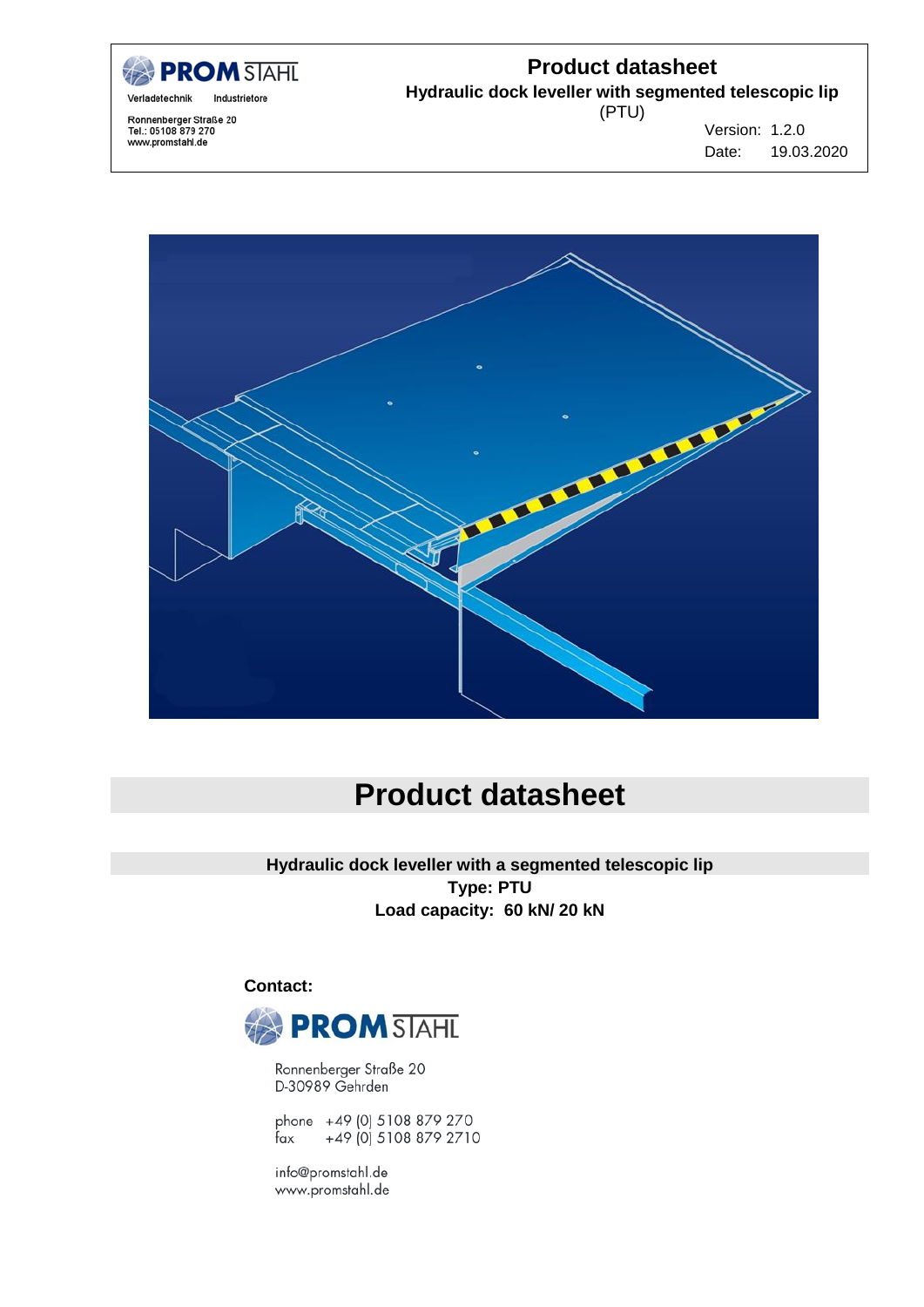# **Contents**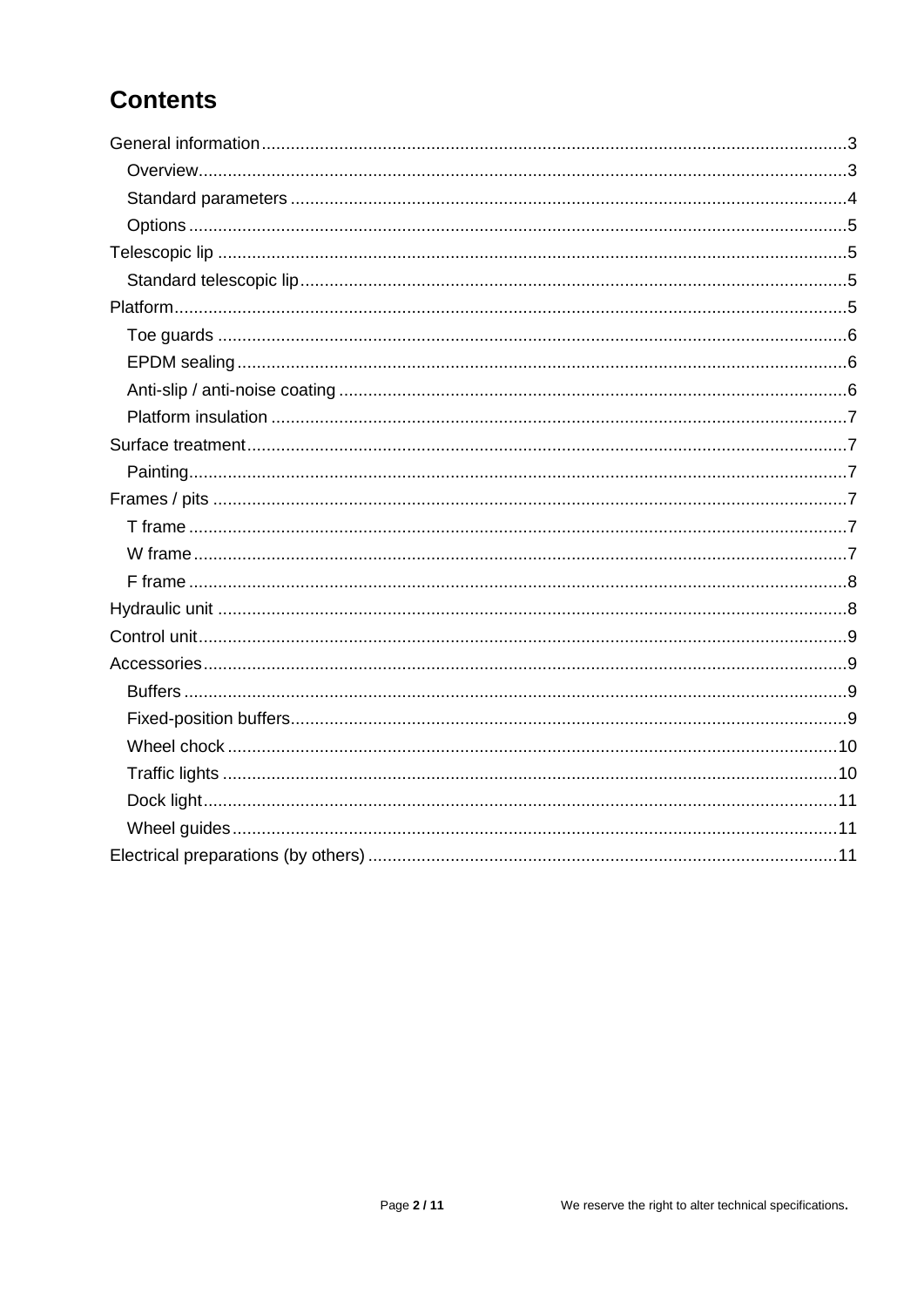## <span id="page-2-0"></span>**General information**

PROMStahl's new product, the PTU, is a stationary electro-hydraulic dock leveller with a segmented telescopic lip. It represents the optimal solution for loading and unloading different types of vehicles like for example lorries and vans. This versatility leads to enormous cost savings.

The most important feature of this type of leveller is its segmented (3-part) telescopic lip. Depending on the type of vehicle docked (lorry or van) the operator chooses the related mode of operation on the control unit. For vans, only the 1200 mm segment in the middle of the telescopic lip is extended. In this case the leveller's load capacity is 20 kN. Thanks to the PTU's special design, the weight on the van is hydraulically reduced to about 100 kg.

For loading and unloading standard trucks, all three segments of the telescopic lip are automatically positioned on the lorry bed with their total width of 1950 mm. In that case, the load capacity of the dock leveller is increased to 60 kN. The PTU is operated electric-hydraulically at the push of a button; after exact positioning of the lip on the lorry bed, it follows the height variations of the vehicle being loaded or unloaded (automatic floating position).

The PROMStahl PTU dock leveller meets all requirements of the European standard EN 1398.

#### <span id="page-2-1"></span>**Overview**



- NL Nominal length
- NW Nominal width
- LE Lip extension
- LH Leveller height
- A Level equalisation above dock
- B Level equalisation below dock

In accordance with the EN 1398 standard, the leveller must not be used beyond the permissible gradient range of  $\pm$  12.5% (about  $± 7^\circ$ ). The limits may only be exceeded if the operator ensures that the danger of slipping has been eliminated (e.g. due to dry and clean surfaces).

|      |           |     | $LE = 500$ |     | $LE = 1000$ |                       |
|------|-----------|-----|------------|-----|-------------|-----------------------|
| NL   | <b>NW</b> | LH  |            | в   | n           | В                     |
| 3000 | 2000      | 800 | 470        | 550 | 550         | 620                   |
| 3500 | 2000      | 900 | 500        | 580 | 570         | 645                   |
| 4000 | 2000      | 950 | 550        | 650 | 620         | 720                   |
| 4500 | 2000      | 950 | 540        | 650 | 600         | 710                   |
|      |           |     |            |     |             | All dimensions in mm. |

Load capacity for vans: 20 kN; load capacity for lorries: 60 kN Other load capacities and sizes are available on request.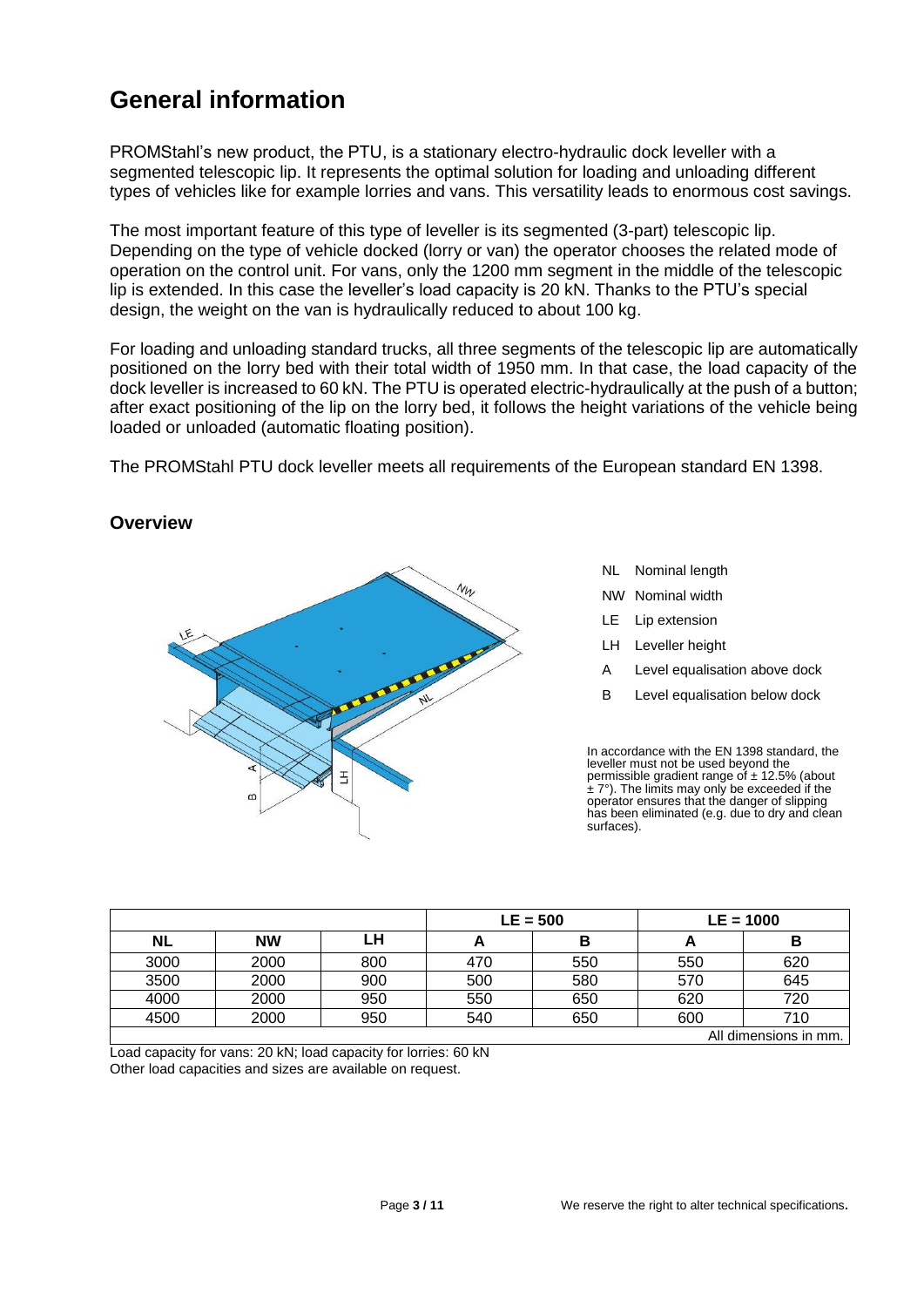#### Lorry or  $van - just turn$  the switch!

The control panel of the PTU leveller is equipped with a switch by means of which its mode of operation can be selected. The operator just has to turn this switch either to the "Van" position or to the "Lorry" position and the relevant loading/unloading program is started. If the selector switch is set to "Van", the side segments move backwards and reduce the lip width by 750 mm. Moreover, the load put on the van bed is automatically reduced. Turning the selector switch again, makes the PTU leveller return to the "Lorry" mode of operation.





#### **Lorry loading/unloading**

The PTU dock leveller lip extends with its full width. The maximum load capacity of the leveller now is 60kN.

#### **Van loading/unloading**

Only the middle part of the telescopic lip is extended. The maximum load capacity of the leveller now is 20kN.

#### <span id="page-3-0"></span>**Standard parameters**

| Lip            | Lip length: 500 mm                                                                                                                        |
|----------------|-------------------------------------------------------------------------------------------------------------------------------------------|
| (steel)        | Ground section: 100 mm                                                                                                                    |
|                | Tear plate thickness: 15 mm/17 mm<br>Width of the middle segment: 1200 mm<br>Width of the side segments: 375 mm                           |
| Platform       | Tear plate thickness: 10 mm/12 mm                                                                                                         |
| Frame          | T frame (leveller frame to be embedded in concrete)<br>W frame (in combination with a pre-frame)                                          |
| Surface        | Painted, standard colours: RAL 5010, RAL 7016, RAL 9005                                                                                   |
| Hydraulic unit | Hydraulic unit:<br>2 lift cylinders with emergency stop valve<br>2 lift cylinders for the telescopic lip<br>Standard oil (-20°C to +60°C) |
| Control unit   | Control unit with auto button                                                                                                             |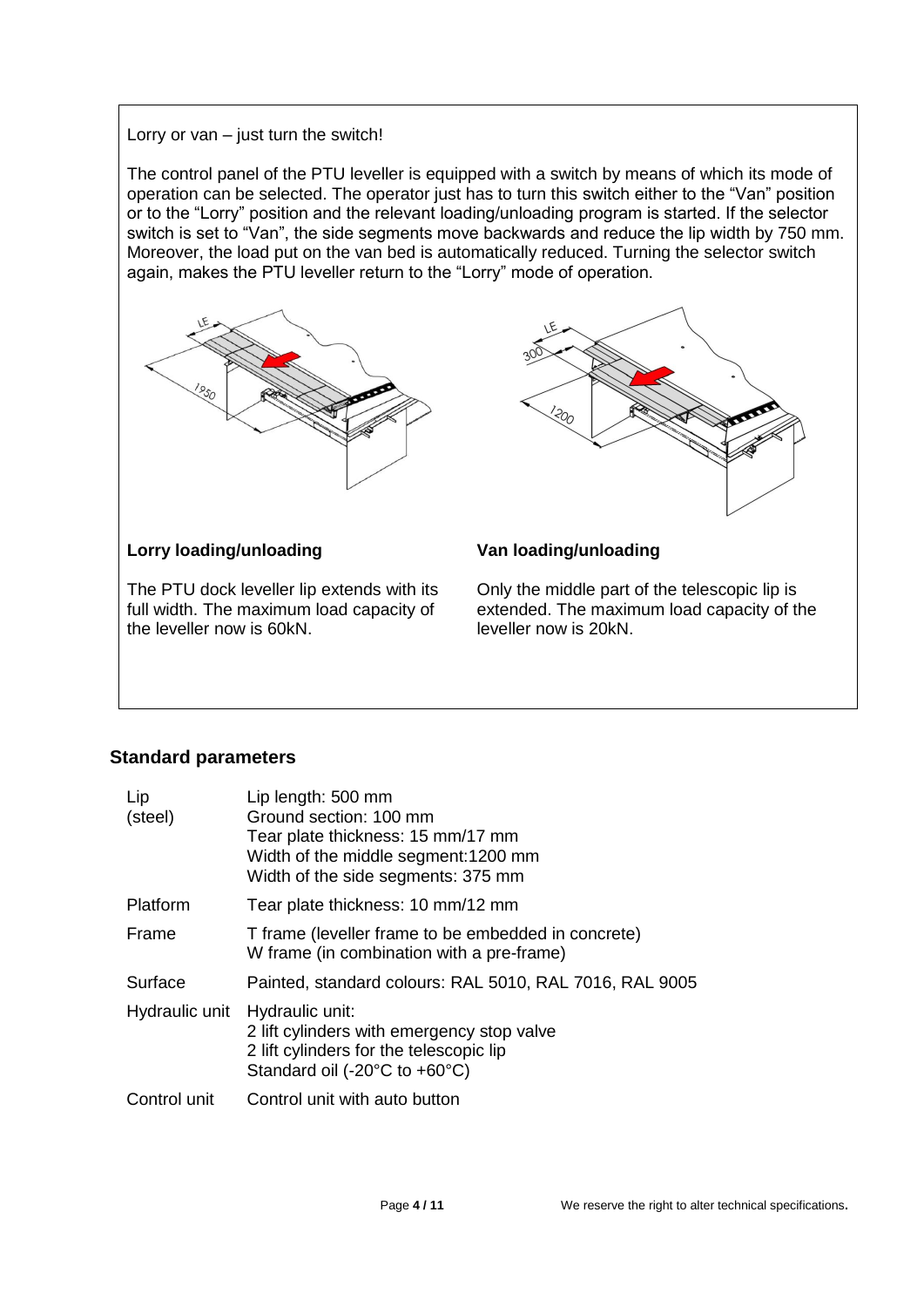#### <span id="page-4-0"></span>**Options**

| Lip<br>(steel) | Lip length: 1000 mm                                                                                            |
|----------------|----------------------------------------------------------------------------------------------------------------|
| Frame          | F frame (for leveller replacement)                                                                             |
| Surface        | Painting in different RAL colours and various layer thicknesses<br>Hot-dip galvanisation                       |
| Hydraulic unit | Organic oil (20 $\degree$ C to + 60 $\degree$ C)<br>Low-temperature oil (- $30^{\circ}$ C to + $40^{\circ}$ C) |
| Control unit   | Special control unit with additional options                                                                   |
| <b>Others</b>  | <b>EPDM</b> sealing<br>Anti-slip coating<br>Platform insulation: ISO panel (thickness: 40 mm, 60 mm)           |

### <span id="page-4-1"></span>**Telescopic lip**

<span id="page-4-2"></span>

### <span id="page-4-3"></span>**Platform**

#### **Tear-plate thickness**

The platform is made of high-quality tear plate material (S235JRG2) and supplied with a thickness of 10/12 mm.

It is strengthened by means of special reinforcements guaranteeing optimal stability as well as a sufficient transverse torsion strength of up to 10% of the platform's width.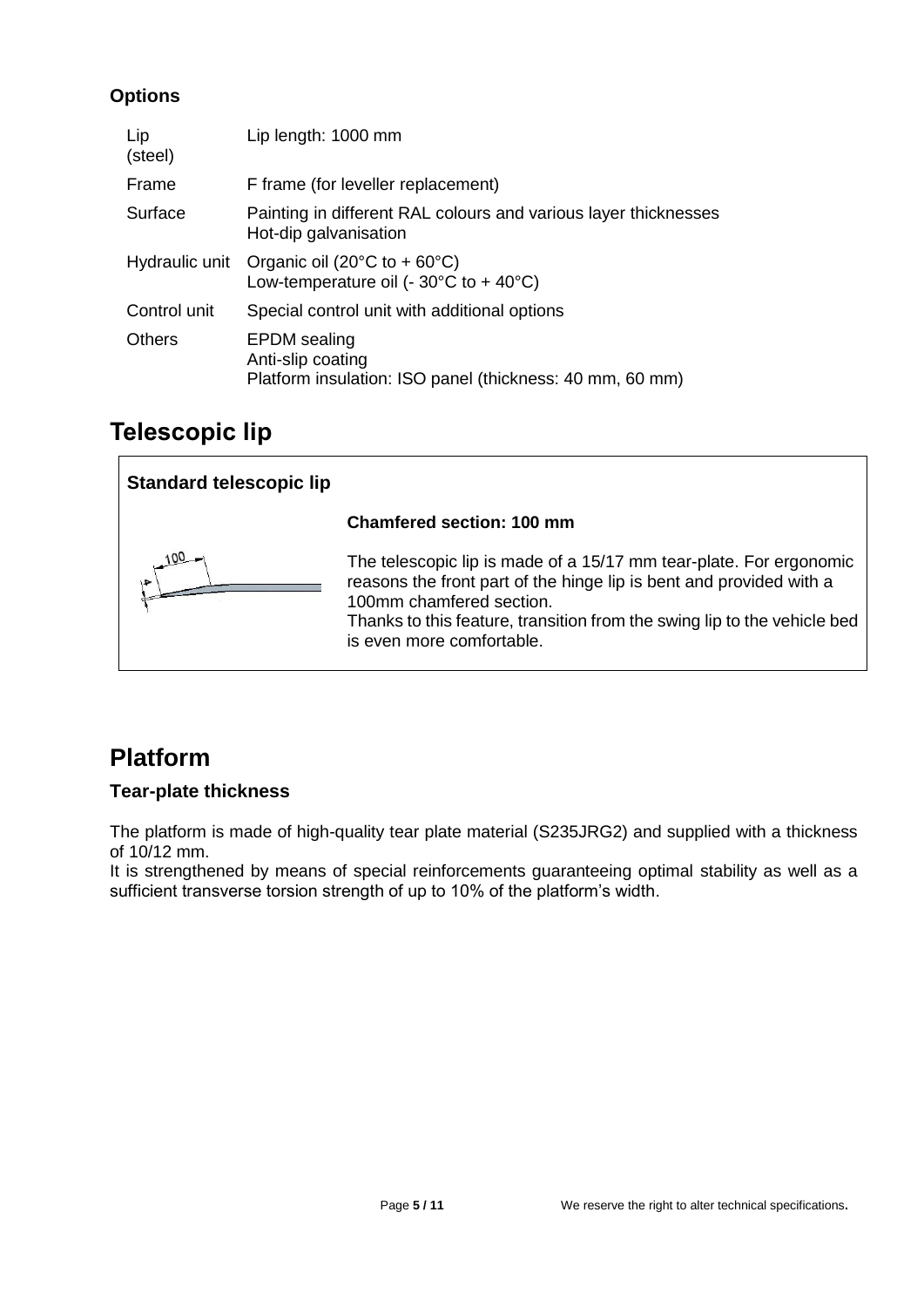#### <span id="page-5-0"></span>**Toe guards**

The dock leveller is always provided with lateral toe guards to prevent foot injuries when the leveller moves downwards.



#### <span id="page-5-1"></span>**EPDM sealing**

The EPDM sealing is used to seal the gap between the dock leveller and the pit so that draught in the warehouse building is reduced, the staff's working conditions are improved and energy can be saved. The EPDM sealing is installed on the three sides of the leveller.



#### <span id="page-5-2"></span>**Anti-slip / anti-noise coating**

As an option, it is possible to provide the platform and the telescopic lip with a special anti-slip / antinoise layer. This coating consists of high-elasticity solvent-free polyurethane with a material thickness of 3-4 mm filled with sharp-edge broken basalt (grain size 1-1.6 mm).

This type of coating guarantees a high degree of anti-slip and anti-noise protection and is applied to profiled material. That's why the requirements of DIN EN 1398 regarding slip prevention are met even if this coating is damaged.

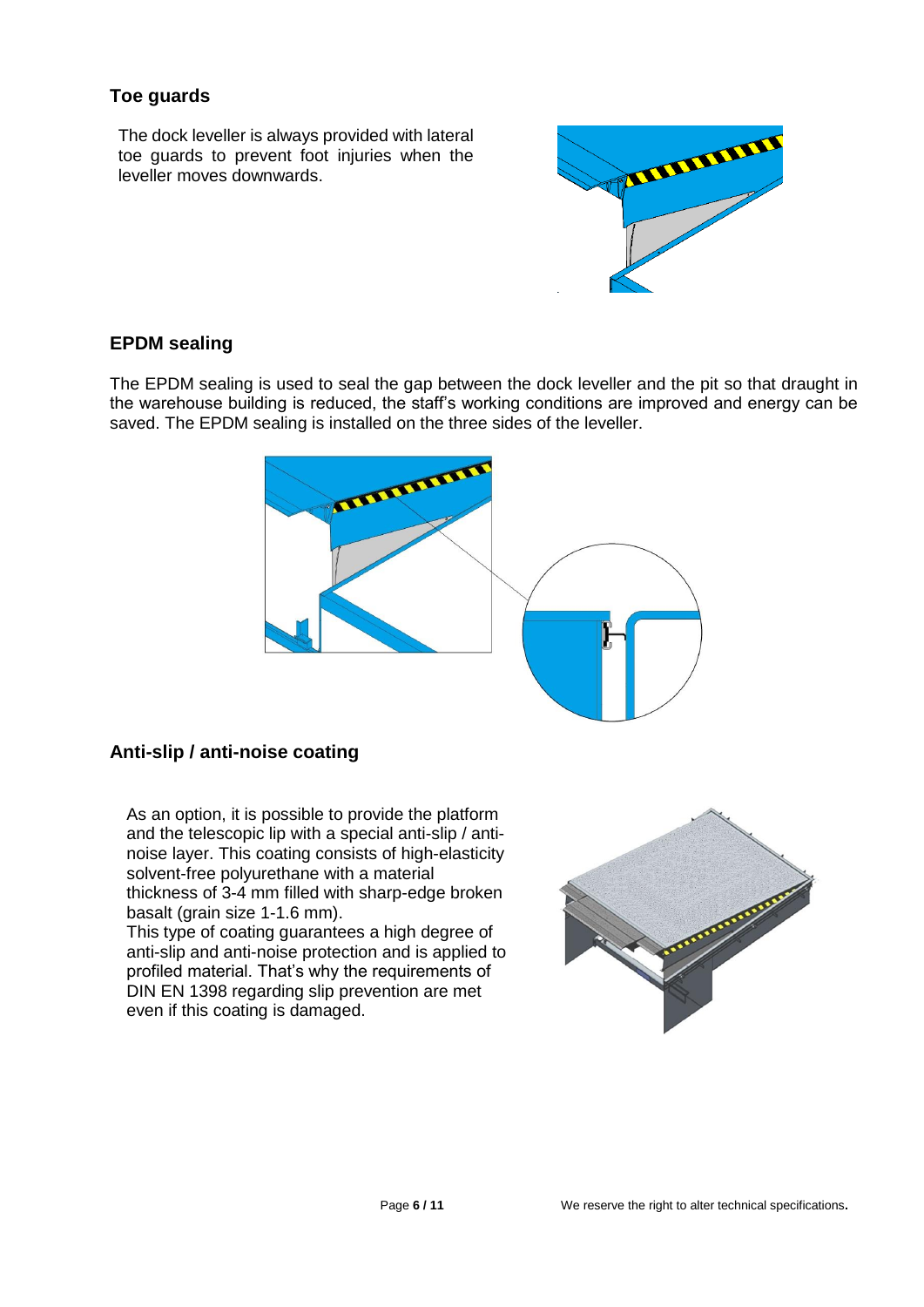#### <span id="page-6-0"></span>**Platform insulation**

In these days, energy saving is an important topic. Therefore, it is essential to optimally insulate the docking station. If the dock leveller is located outside the door opening, the platform insulation panel prevents cold or warm air from entering the warehouse inner area. The leveller platform is insulated by means of 40 mm or 60 mm insulation panels. To guarantee best possible sealing effect, it is recommended to combine the platform insulation with the EPDM sealing.

### <span id="page-6-1"></span>**Surface treatment**

#### <span id="page-6-2"></span>**Painting**

Before final assembly, the individual components of the dock leveller are sandblasted and provided with a two-component paint. Standard RAL colours are RAL 5010, RAL 7016 and RAL 9005 in a layer thickness of 80 µm (corrosion protection class C2-M). Further RAL colours and layer thicknesses of up to 160 µm (corrosion protection class C3-H) are available as an option. To increase corrosion protection, the dock leveller can also be delivered with hot-dip galvanized steel parts.

### <span id="page-6-3"></span>**Frames / pits**

<span id="page-6-5"></span><span id="page-6-4"></span>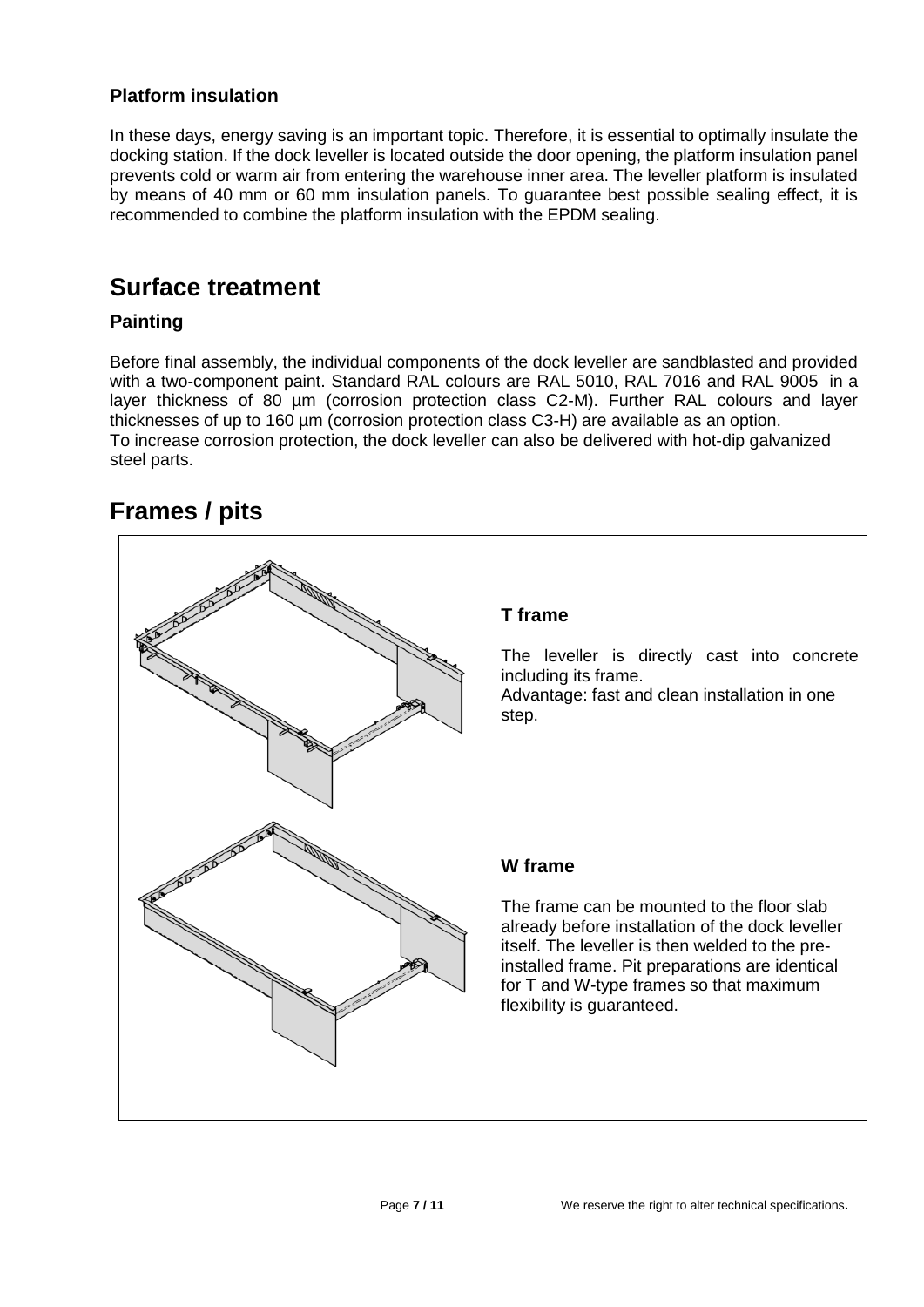<span id="page-7-0"></span>

## <span id="page-7-1"></span>**Hydraulic unit**

The dock leveller is operated by means of a tried and tested under-oil hydraulic unit. The closed system stands outs for its high reliability even under very difficult operating conditions. We offer special hydraulic oils for use with low-temperature applications.

The dock leveller is lifted by means of two cylinders (Ø 60mm) to ensure safe positioning even if the lorry leaves the dock during loading or unloading. In this case the down movement of the leveller has to be stopped; this is guaranteed by means of special emergency valves in the lift cylinders.

The telescopic lip is extended by means of two lip cylinders ( $\varnothing$  40 mm).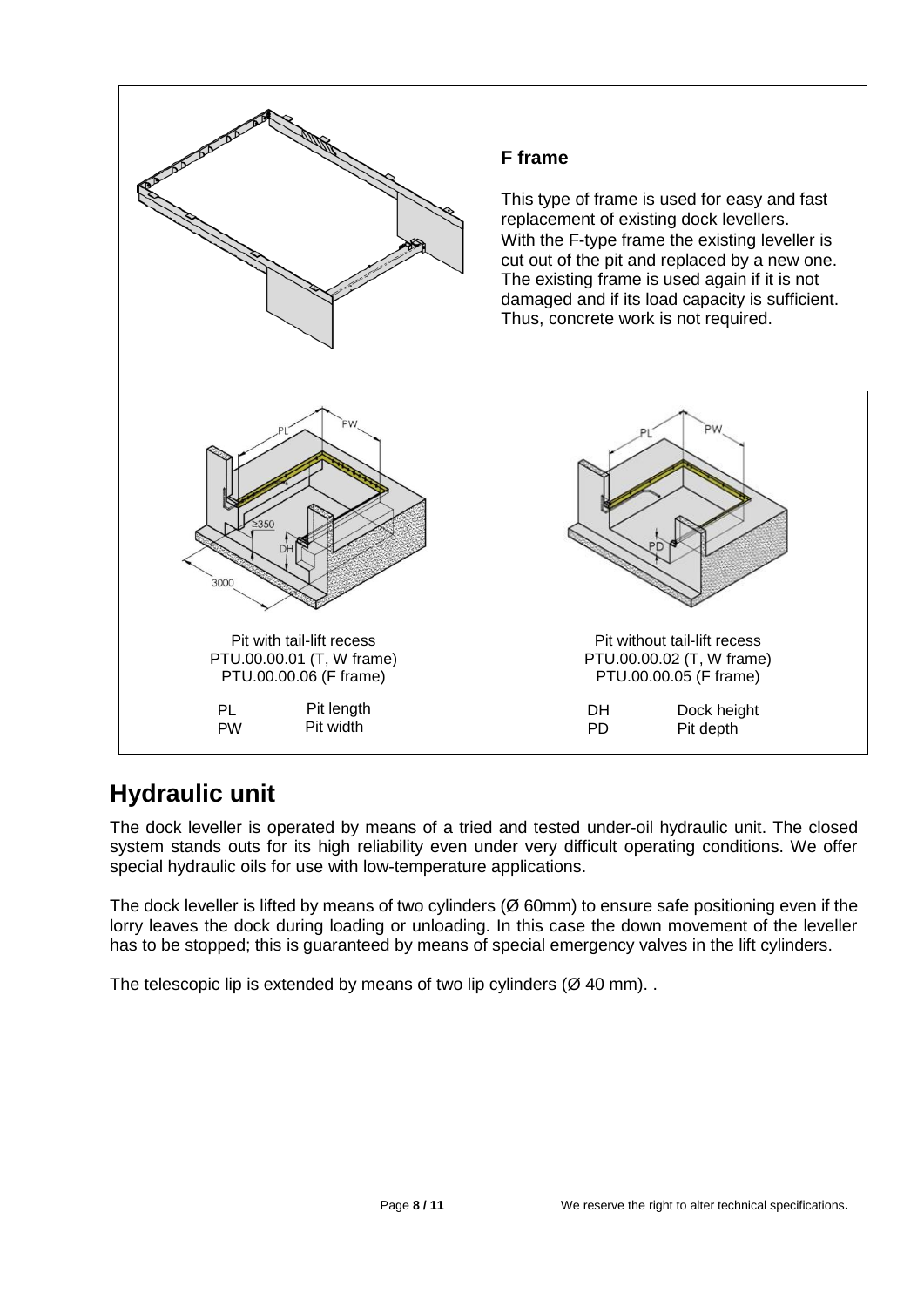# <span id="page-8-0"></span>Standard (PBES 3MV 814 03 01) Main switch 台目 **PROMSTAHL**  Selector switch to set the "Van" or "Lorry" operating mode RE "Lift" button to lift the platform "Extend" button to position the lip on the lorry "Auto" button (to return the leveller to its resting position by shortly pushing this button)

# <span id="page-8-1"></span>**Accessories**

#### <span id="page-8-2"></span>**Buffers**

Fixed buffers as well as movable buffers are designed to absorb impact during the docking process protecting both the vehicle and the docking system. All rubber elements of our PROMStahl buffer series are made of high-quality rubber ensuring a long service life.

To provide maximum flexibility for the loading and unloading process, it is recommended to install two buffers on top of each other on both sides of the leveller.

#### <span id="page-8-3"></span>**Fixed-position buffers**

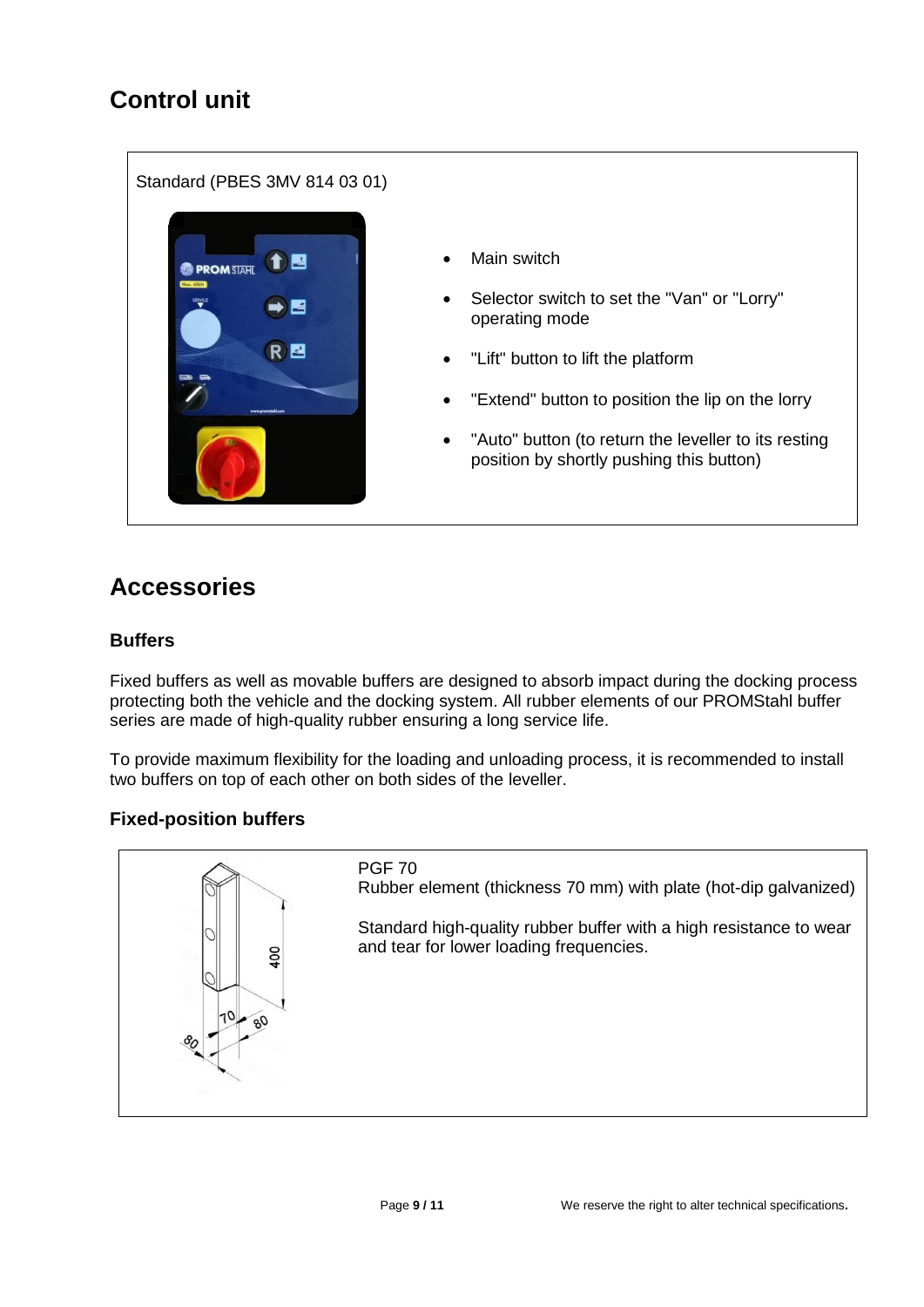# PGF 90 Rubber element (thickness 90 mm) with plate (hot-dip galvanized) PGF 140





 $\bigcirc$ 

250

500

 $Q_{A}$ 

52

These long service life buffers are designed for extremely high impact forces.

<span id="page-9-1"></span><span id="page-9-0"></span>